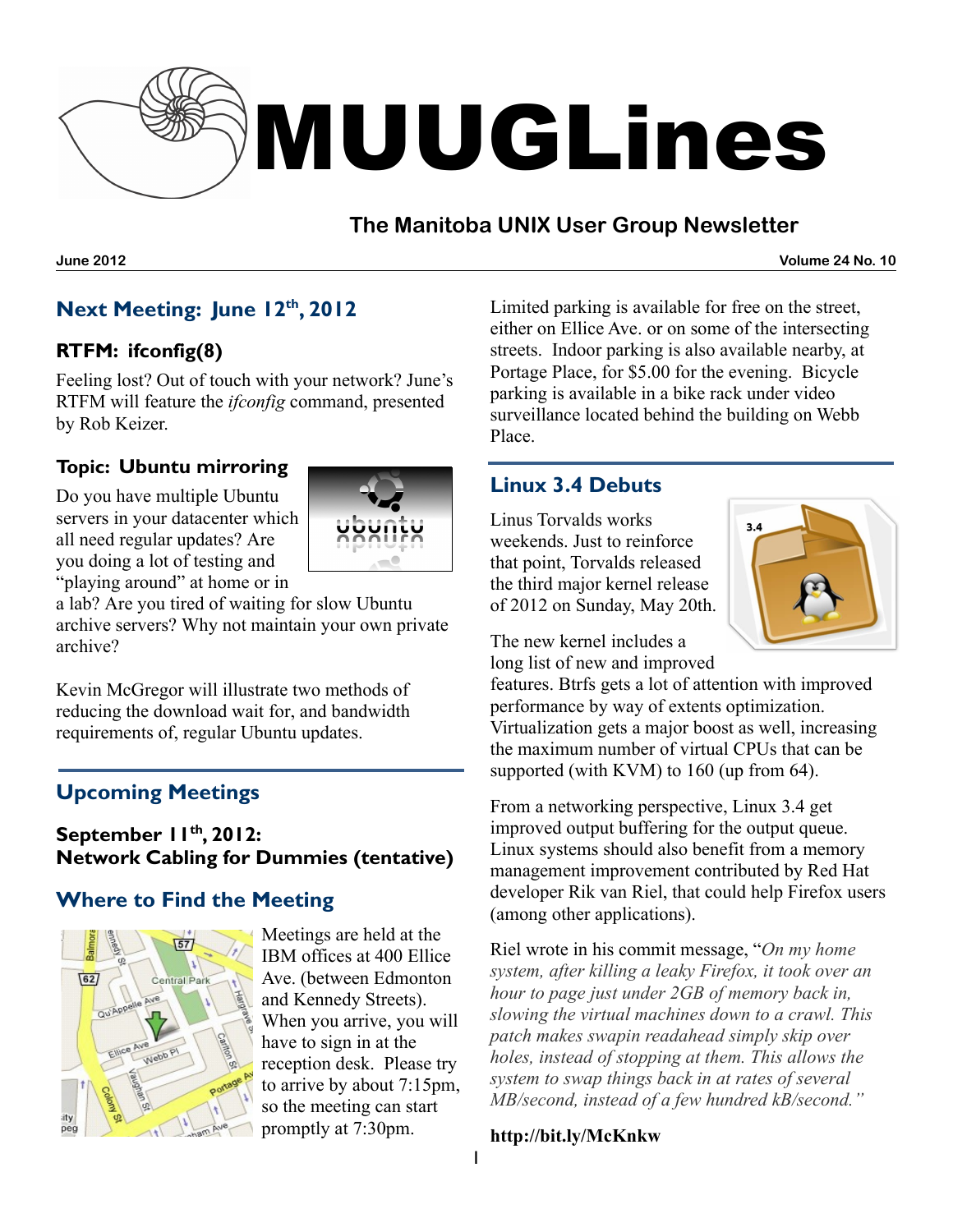## **Fedora 17 "Beefy Miracle" Released**

The newest release of the Red Hat-sponsored Fedora Linux distribution (code named Beefy Miracle) was released on May 26<sup>th</sup>.



Overall, this release contains an unusually substantial number of new features, programs and improvements, said Robyn Bergeron, Fedora project leader. "*We have a new release every six months. Sometimes there are fewer features, but I think this release has the largest number of new features we've ever had."*

Fedora 17 provides a glimpse of the next generation of the JBoss version 7 application server, along with oVirt, the open-source virtualization manager, and includes a new version of the OpenStack cloud platform, code-named Essex.

It comes with the latest version of GIMP, which has a single-window mode to simplify the workspace, and on-canvas text editing. It also includes a preview release of the next version of the Eclipse IDE, codenamed Juno.

Most importantly, it also includes the lastest version of the controversial new Gnome interface (version 3.4) as the default user interface. Many Linux users have found the new interface difficult to use, including Linux maintainer Linus Torvalds, who called it an "*unholy mess."* Fellow Linux distributor Canonical, has dropped Gnome in favor of its own new Unity interface and the Linux Mint Project now offers an older version 2.0-based Gnome for users who still prefer the older interface.

Defending the use of Gnome 3.4 as the default, Bergeron said, "*We pride ourselves in being ahead of other people in our use of Gnome. It is controversial, but I don't think great things come from people being content."*

Fedora also comes with a number of other desktops as alternatives, including KDE, XFCE, and LXDE.

#### **http://bit.ly/KxiWzo**

### **Fedora 18 will be "Spherical Cow"**

Fedora Project Leader Robyn Bergeron also announced the results of the naming vote for Fedora 18. The poll used the range voting method and, out of a possible 3432 votes, 1359 were cast in favour of "Spherical Cow". All in all, 429 people voted in the poll.



**<http://bit.ly/NlDc6y>**

## **GoogleTrumps Oracle: What DoesThis Mean for Patent Litigation?**

Oracle Corporation of America just suffered a massive defeat at the hands of Google in its patent infringement lawsuit. A California jury decided that Google did NOT infringe on Oracle's Java patents with its



ubiquitous Android operating system. This decision has a significant impact on the future of Free Software. After this decision, will anyone dare try to shake down a FOSS-based company again?

Ultimately, I (and the author) think that the decision against Oracle is a wonderful thing for Free Software, and software in general. In my mind, software should NOT be patentable. Software represents the writer's conceptual way of thinking: software is basically a set of ideas. The same problem can be solved an infinite number of ways. Your particular way may be copywritable – but definitely not patentable.

#### **http://bit.ly/K0r5bb**

An interesting follow-up post from Linus Torvalds: *"Prediction: instead of Oracle coming out and admitting they were morons about their idiotic suit against Android, they'll come out posturing and talk about how they'll be vindicated, and pay lawyers to take it to the next level of idiocy.* 

*Sometimes I really wish I wasn't always right. It's a curse, I tell you."*

#### **<http://bit.ly/M28xeI>**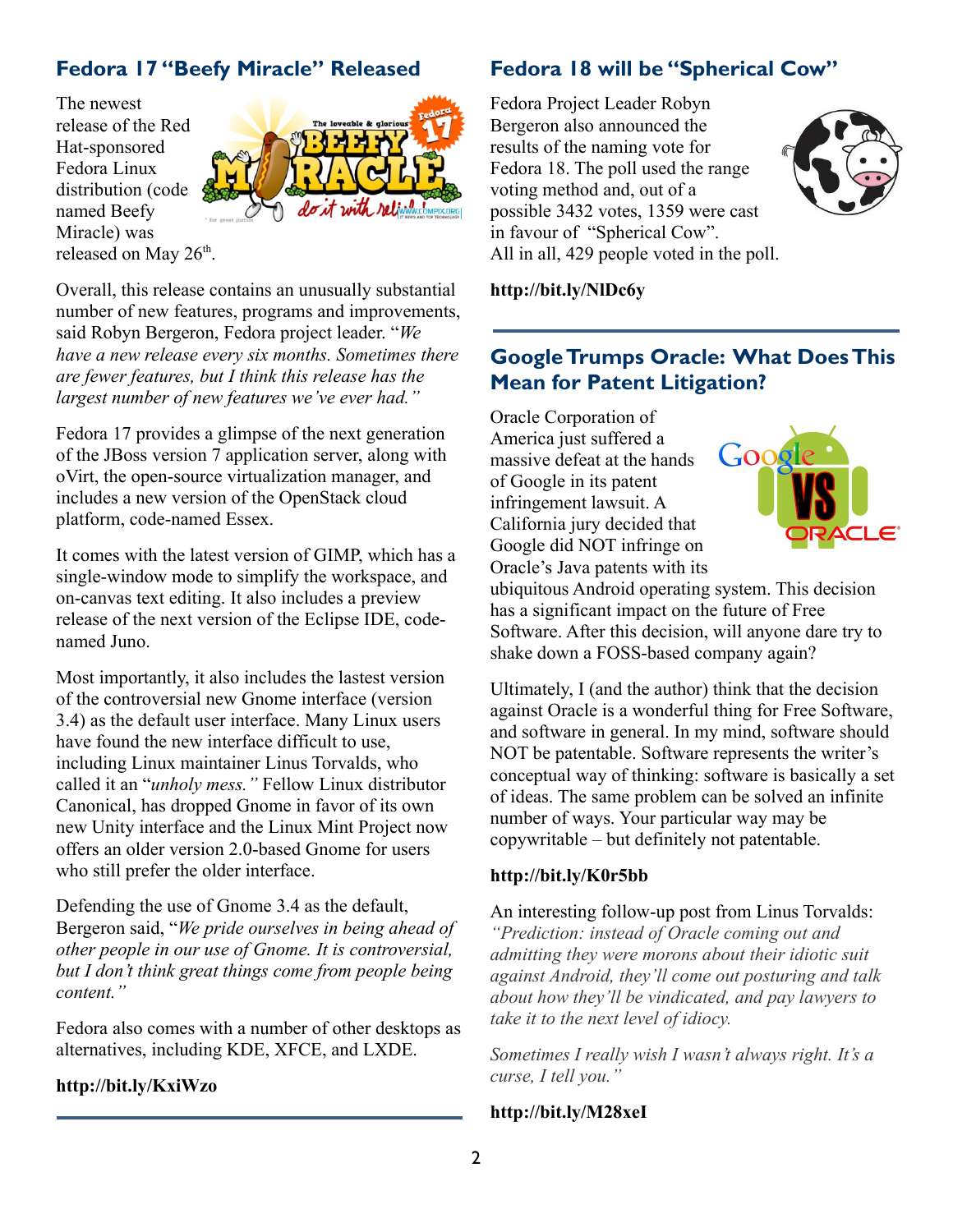## **Nasdaq Systems Had Issues Handling Facebook IPO**

When Facebook's highly anticipated IPO ended on Friday, May 18<sup>th</sup>, it was a big dud, especially when backers had to prop up the stock to keep it from falling below its initial offering price. But new reports surfaced over the weekend



of May 19-20 that the problems might have been related to a glitch in the NASDAQ trading system, which apparently couldn't handle the trading volume.

There was a 30 minute delay before the trading could even begin and then there was trouble catching up throughout the day, delays which might have caused some big investors to back out of buying the stock.

This is yet another lesson about making sure your systems or your web site can handle whatever the public throws at it — and in this case, Nasdaq had to be prepared for a total traffic onslaught. In fact, Nasdaq thought it could handle it, but it turned out there were problems that left the exchange embarrassed — as the Wall Street Journal and other news outlets reported.

Robert Greifeld, chief executive at Nasdaq told reporters that the Facebook IPO was not Nasdaq's finest hour, yet it wasn't for lack of pre-IPO system testing. As you would expect, Nasdaq knew this was going to be a monster day for the exchange, possibly putting more pressure on its trading systems than any single day before.

For IT Pros, this is another case of not tuning the systems to handle volume, even when you knew the volume was coming. We've certainly seen it before with web sites that have been crushed under the volume of visitors, anticipated or not.

It shows that sometimes no matter how much you test your systems, and even when you think you know what's coming, you can still can get caught without the proper resources to handle whatever you are doing — whether that's launching a new web site or a huge IPO.

When your glitch is as public as this one and causes embarrassment all around, it's even worse of course. For most of you, you'll probably hear about it from your internal business resources if something goes terribly wrong, but it's not likely to be splashed across every major business and technology publication for all the world to see as this one was.

Regardless, you need to make sure something like this doesn't happen to you, so the next time you have a major launch that's going to test the very limits of your system, make sure you test those limits before the event (as Netflix does regularly with its set of "Monkey" test tools).

Sometimes, no matter what you do, things go wrong, but if you have a good pre-launch testing plan at least you can sleep better knowing you did everything within your power to make sure it went off well. If not, when things go wrong, you'll be looking for cover.

**Full article:<http://bit.ly/LLnnDm>**

**Netflix's Monkey tools: <http://bit.ly/LaWIB6>**

# **Apache OpenOffice - Windows Users Dominate Downloads**



When Apache OpenOffice 3.4 was released May 8, 2012 (the first OpenOffice release under Apache) Sean Michael Kerner

of InternetNews.com *guessed* that it was likely a better fit for Windows and Mac users than for Linux users (see his article here: **<http://bit.ly/K25pvi>**).

As it turns out, after a week of availability, that's exactly the case.

The Apache OpenOffice project announced on May  $17<sup>th</sup>$ , that after a week of availability they have had over 1 million downloads. Not a bad number, except for the fact that:

#### **ONLY 2 PERCENT WERE ON LINUX.**

87 percent of downloads were for Microsoft Windows and 11 percent for MacOS. Yes, he knows, Linux users could potentially have downloaded OpenOffice